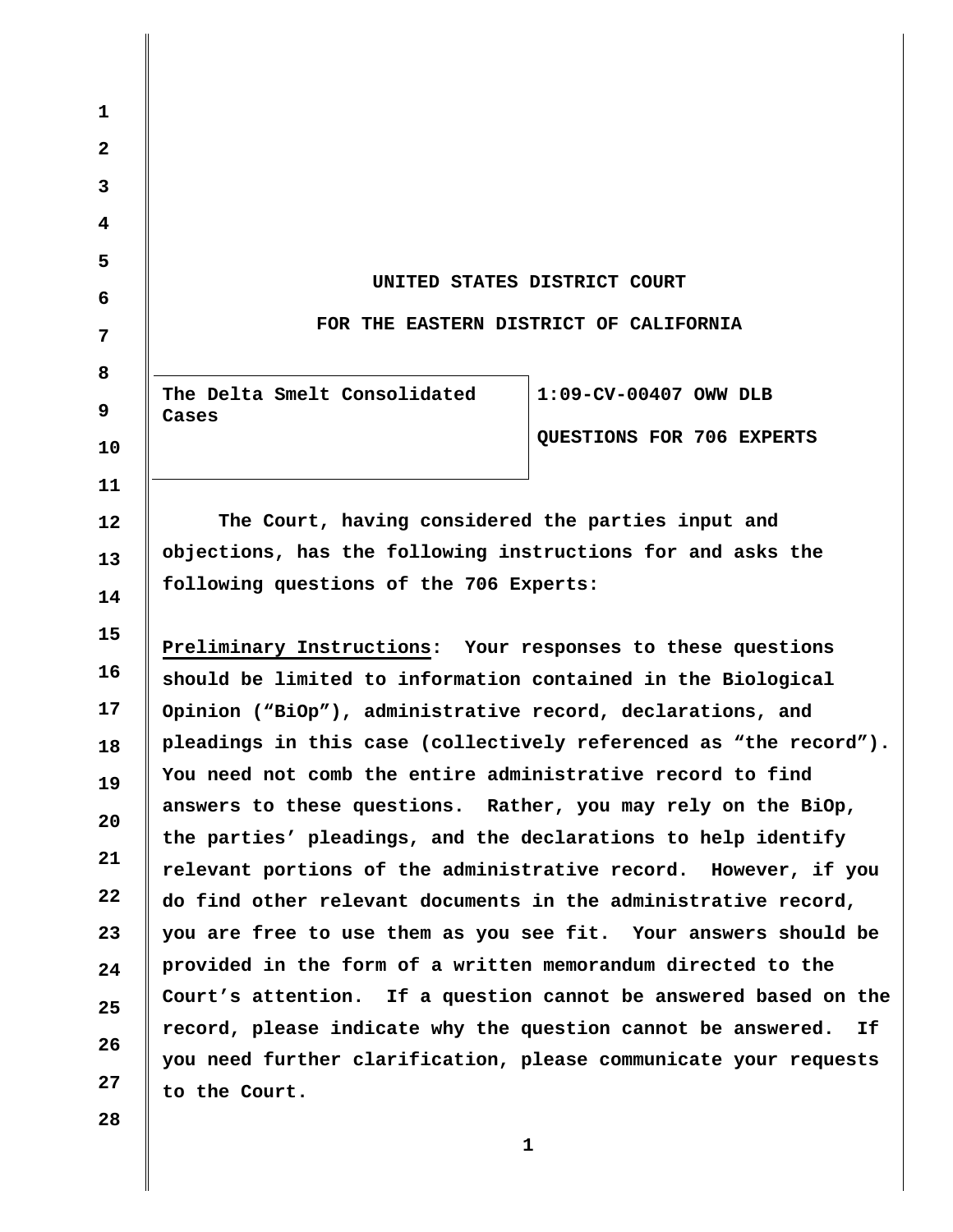## **Questions:**

**1** 

**2** 

**3** 

**4** 

**5** 

**6** 

**7** 

**8** 

**9** 

**10** 

**11** 

**12** 

**13** 

**16** 

**17** 

**18** 

**19** 

**20** 

**21** 

**22** 

**23** 

**27** 

**28** 

- **1. Please explain the evidence in the record that supports the Fish and Wildlife Service's ("FWS") conclusion that entrainment has "sporadically significant" effect on population dynamics?** 
	- **a. If not encompassed in the answer to the above question, please explain any other evidence in the record that supports FWS's general conclusion that entrainment has an effect on subsequent abundance?**
- **2. Please explain the evidence in the record that supports FWS's contention(s) regarding the existence of "break points" (i.e., that at certain flows less negative or equal to -5000 cfs, entrainment of smelt increases noticeably)?**
- **14 15 a. Does the Johnson study cited in the BiOp, or any other document in the record, such as AR 9454, provide support for this?** 
	- **b. What role does figure B-13 play in FWS's rationale for flow restrictions?**
	- **c. Was relevant population data available as of the date of issuance of the BiOp (December 15, 2008) for use in evaluating the impact of negative OMR flows on entrainment?** 
		- **d. If so, was it unreasonable for FWS to rely in part on the information represented in figure B-13 (which compares OMR flows against raw salvage numbers)?**
- **24 25 26 e. Does Dr. Deriso's independent analysis of data in the record take into consideration all relevant factors (e.g., geographic distribution)?** 
	- **f. Does the record contain evidence supporting FWS's conclusion that the specific flow regimes imposed by**